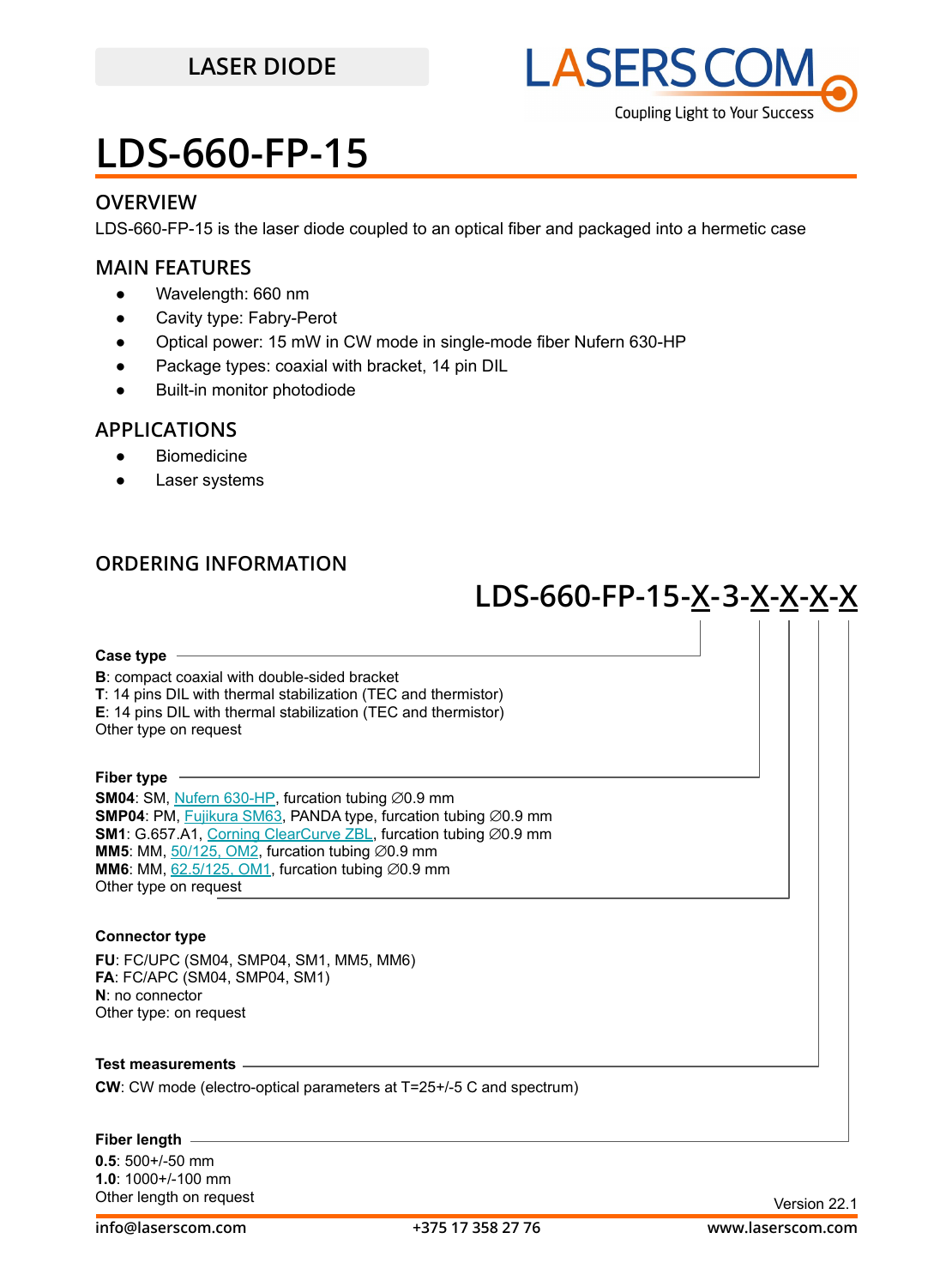

## **ABSOLUTE MAXIMUM RATINGS**

| <b>Parameter</b>             |                            | Value       | Unit | <b>Conditions</b>                   |
|------------------------------|----------------------------|-------------|------|-------------------------------------|
| Laser diode forward current* | Imax                       | 90          | mA   | CW, $T = 25^{\circ}$ C              |
| Laser diode reverse voltage  | $\mathsf{V}_{\mathsf{RL}}$ | 2           | v    |                                     |
| Photodiode reverse voltage   | $V_{\rm RP}$               | 30          | v    |                                     |
| Operating temperature**      | $T_{OP}$                   | $-10 - +70$ | °C   | Package B                           |
| Operating temperature**      | $T_{OP}$                   | $-40 - +60$ | °C   | Package T, E (Tst = $25^{\circ}$ C) |
| Storage temperature          | sta                        | -20 - +60   | °C   |                                     |
| Soldering temperature        | sold                       | 260         | °C   | Max. 5 seconds                      |

\*Maximal laser diode forward current depends on the operating temperature. Please, refer to the figure below.



\*\*Operating temperature is defined by the case temperature. It is recommended to ensure sufficient heat dissipation so that the module's maximum operating temperature is not exceeded.

Operating temperature for the DIL-14-pins case (T or E) with TEC is defined for internal temperature stabilization at Tst =  $25^{\circ}$ C that corresponds to thermistor resistance Rt = 10 kOhm.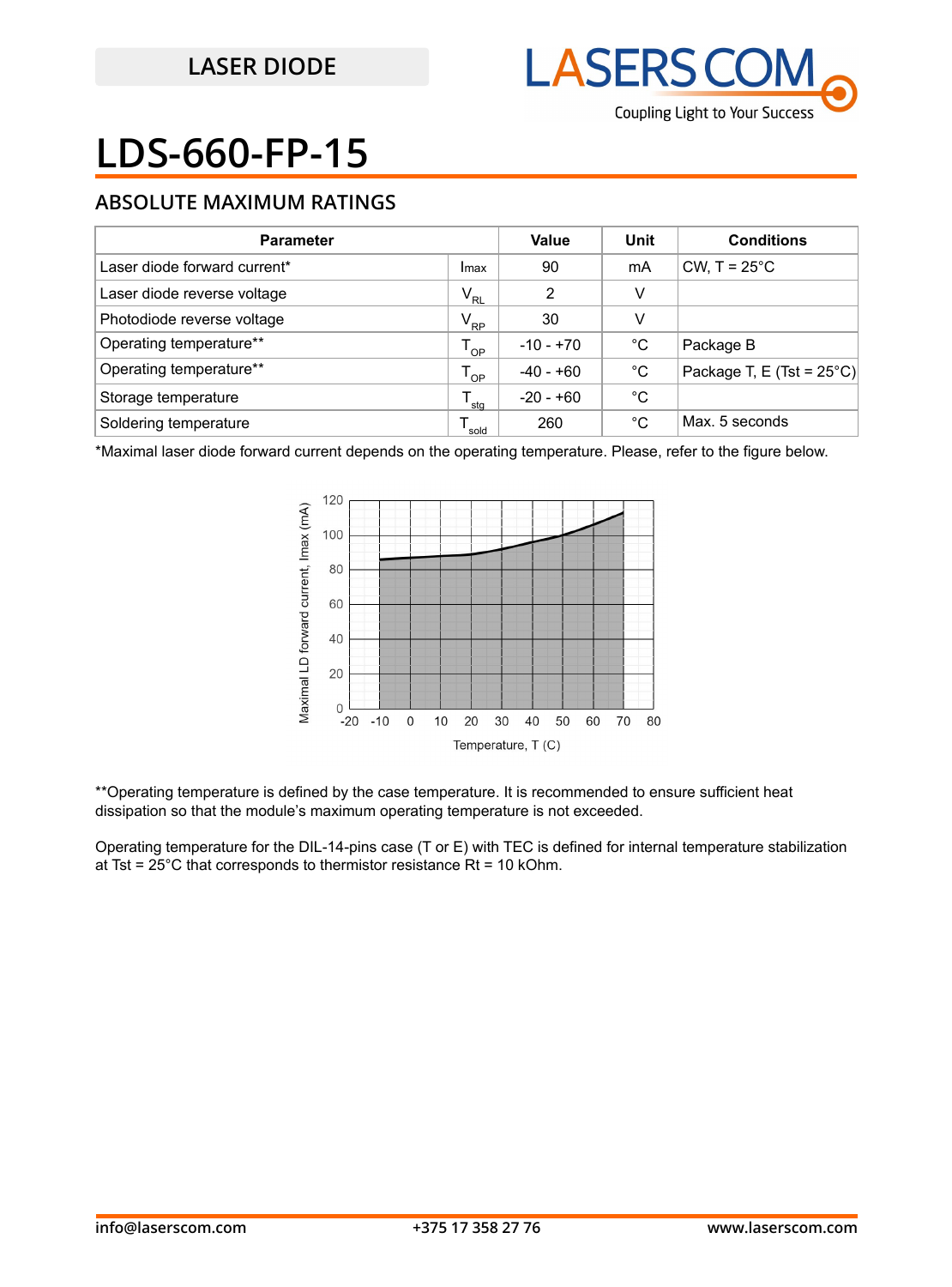

## **ELECTRICAL-OPTICAL CHARACTERISTICS (T = 25 °C)**

| <b>Parameter</b>                   |               | <b>MIN</b> | <b>TYP</b> | <b>MAX</b> | Unit                  | <b>Conditions</b>                                             |
|------------------------------------|---------------|------------|------------|------------|-----------------------|---------------------------------------------------------------|
| Optical power (CW)                 | Pcw           | 15         |            |            | mW                    | $CW$ , $lop = 90$ mA, SM04                                    |
| Mean wavelength                    | λ             | 657        | 662        | 667        | nm                    | $CW$ , $lop = 90$ mA                                          |
| Spectral width                     | Δλ            |            |            | 3          | nm                    | $CW$ , $lop = 90$ mA                                          |
| Wavelength-temperature coefficient | $d\lambda/dT$ |            | 0.10       |            | $nm$ <sup>o</sup> $C$ | $CW$ , $lop = 90$ mA                                          |
| Threshold current                  | Ith           |            | 40         | 60         | mA                    |                                                               |
| Slope efficiency                   | <b>Se</b>     | 0.30       | 0.34       |            |                       | mW/mA CW, SM04                                                |
| Operating voltage                  | Vop           |            | 2.5        | 3.0        | V                     | $CW$ , $lop = 90$ mA                                          |
| Monitor current                    | $\mathsf{Im}$ | 0.1        | 0.4        | 0.7        | mA                    | CW, $lop = 90$ mA, $V_r = 5$ V                                |
| Polarization extinction ratio      | <b>PER</b>    | 17         |            |            | dB                    | CW. SMP04                                                     |
| Front-to-rear tracking error       | Er            |            | 0.8        | 1.2        | dB                    | CW, $P_{cw} = 3$ mW, SM04,<br>$T = -10 \approx +50^{\circ}$ C |

Tracking error Er = max | 10 lg [P(T)/P(25°C)]]|, Im= const, T = Tmin ~ Tmax Pulse mode: pulse width 10 μs, duty cycle = 1%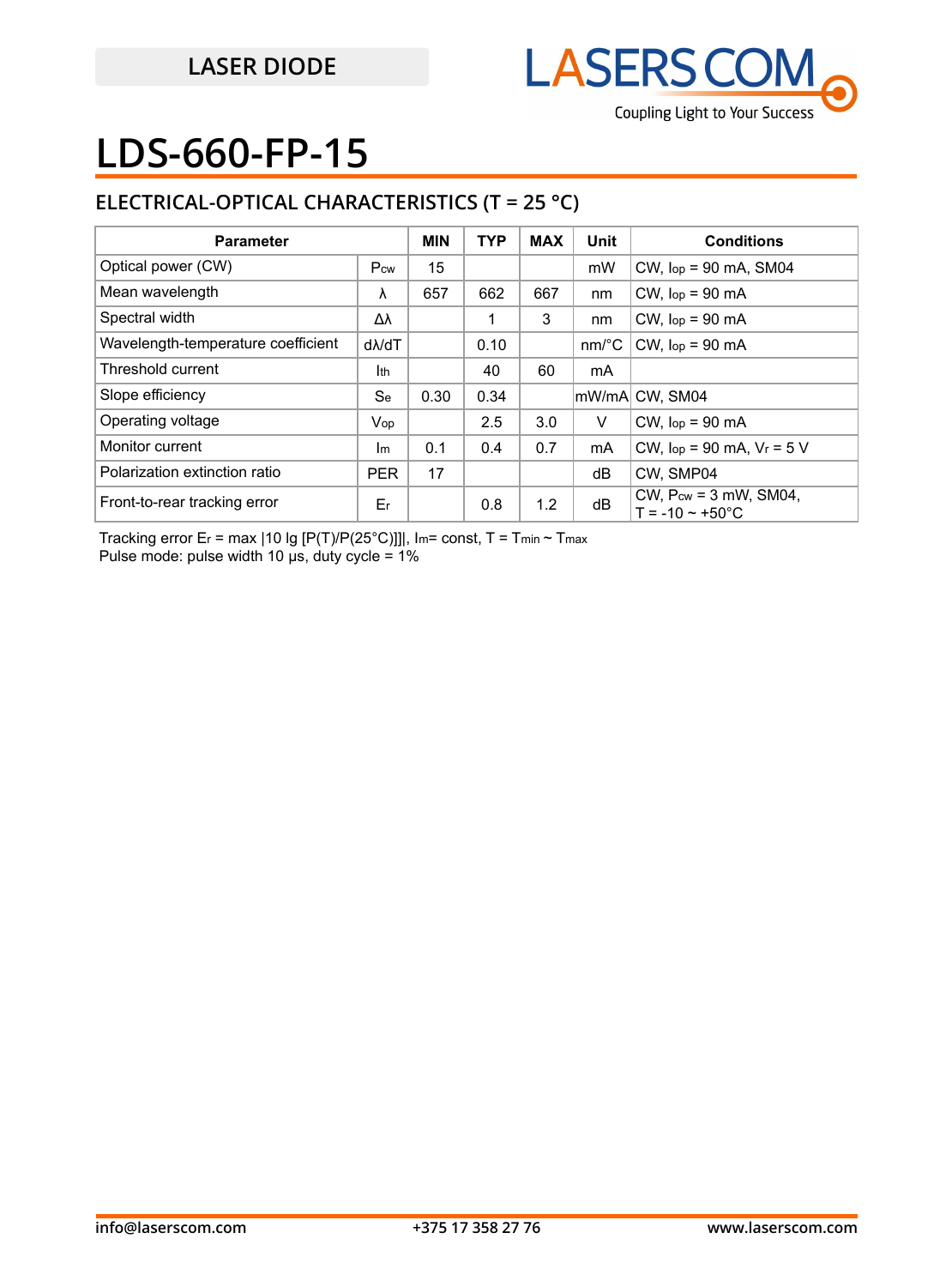## **LASER DIODE**



**LDS-660-FP-15**



 $\pmb{0}$ 

 $10$ 

20

Temperature, T (C)

30

40

 $-0.5$ 

 $-1.0$  $-10$ 

50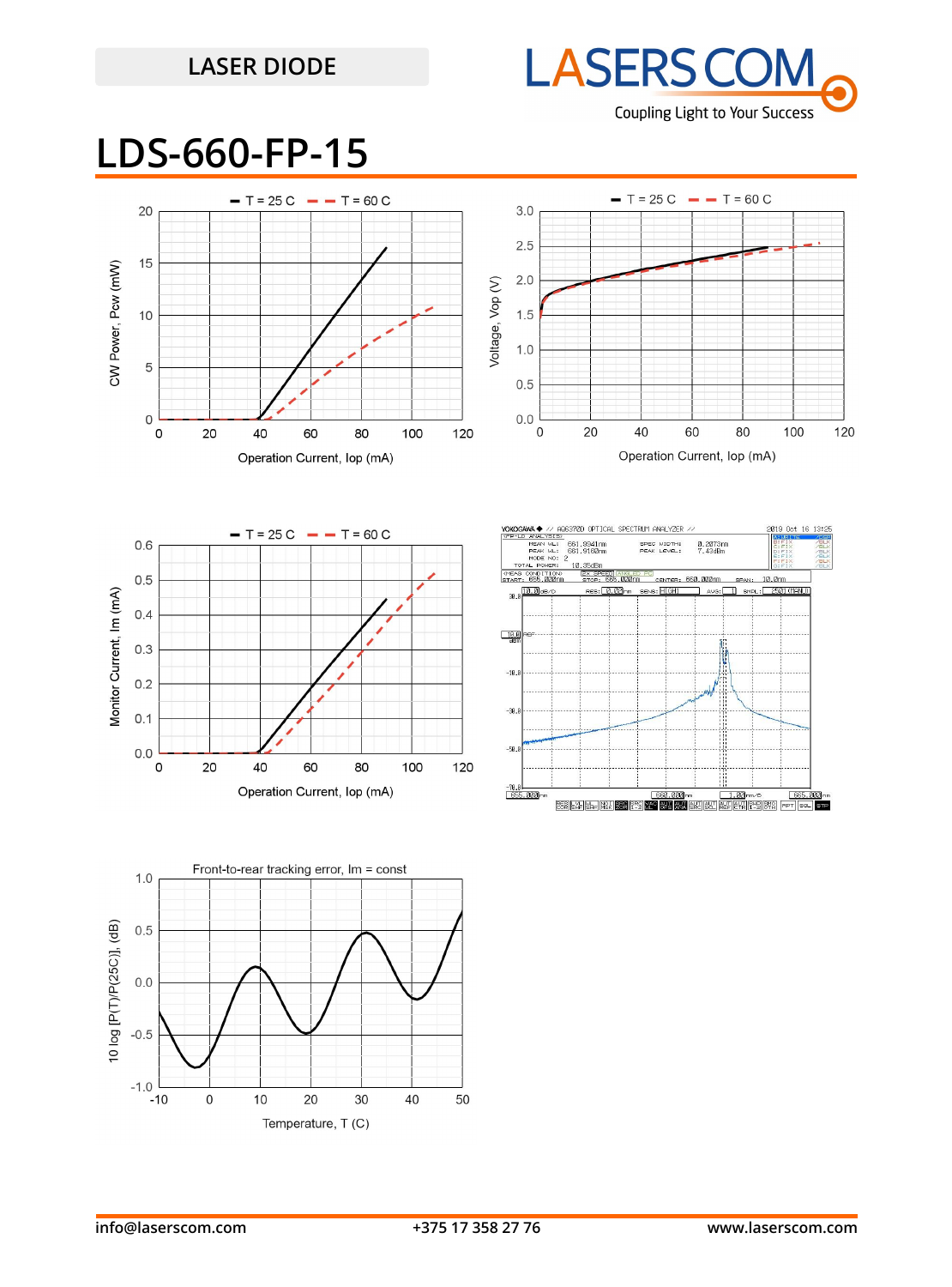## **LASER DIODE**



## **LDS-660-FP-15**